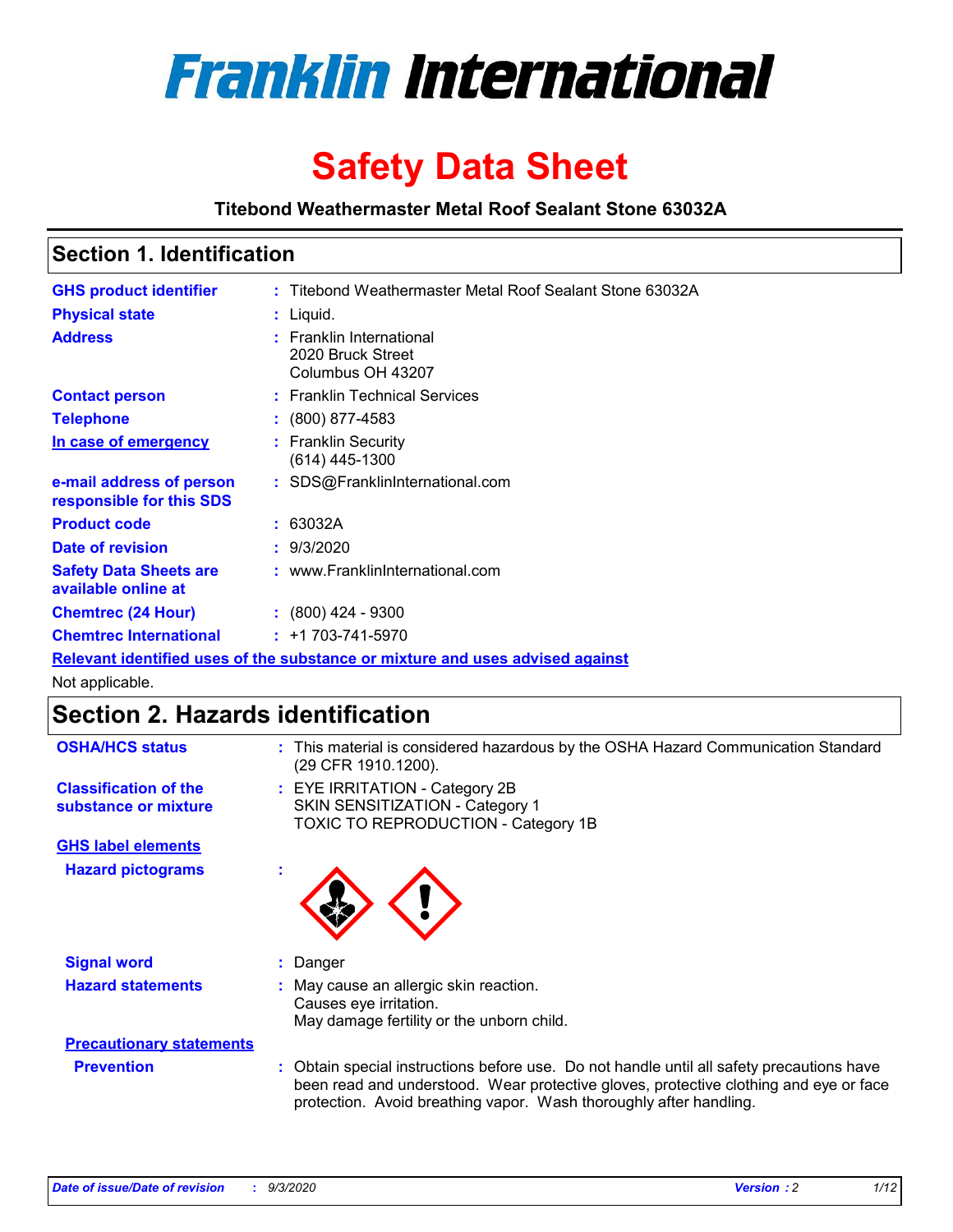### **Section 2. Hazards identification**

| <b>Response</b>                            | : IF exposed or concerned: Get medical advice or attention. Wash contaminated clothing<br>before reuse. IF ON SKIN: Wash with plenty of water. IF IN EYES: Rinse cautiously<br>with water for several minutes. Remove contact lenses, if present and easy to do.<br>Continue rinsing. If eye irritation persists: Get medical advice or attention. |
|--------------------------------------------|----------------------------------------------------------------------------------------------------------------------------------------------------------------------------------------------------------------------------------------------------------------------------------------------------------------------------------------------------|
| <b>Storage</b>                             | : Store locked up.                                                                                                                                                                                                                                                                                                                                 |
| <b>Disposal</b>                            | : Dispose of contents and container in accordance with all local, regional, national and<br>international regulations.                                                                                                                                                                                                                             |
| <b>Hazards not otherwise</b><br>classified | : Product generates methanol during cure.                                                                                                                                                                                                                                                                                                          |

## **Section 3. Composition/information on ingredients**

| <b>Substance/mixture</b> | Mixture |
|--------------------------|---------|
|                          |         |

| <b>Ingredient name</b>       | $\frac{9}{6}$ | <b>CAS number</b> |
|------------------------------|---------------|-------------------|
| 3-aminopropyltriethoxysilane | ՝≤3           | 919-30-2          |
| Dibutyltin dilaurate         | ∣≤0.3         | 77-58-7           |

Any concentration shown as a range is to protect confidentiality or is due to batch variation.

**There are no additional ingredients present which, within the current knowledge of the supplier and in the concentrations applicable, are classified as hazardous to health or the environment and hence require reporting in this section.**

**Occupational exposure limits, if available, are listed in Section 8.**

### **Section 4. First aid measures**

| <b>Description of necessary first aid measures</b> |                                                                                                                                                                                                                                                                                                                                                                                                                                                                                                                                                                                                                                                                                                                                                                           |
|----------------------------------------------------|---------------------------------------------------------------------------------------------------------------------------------------------------------------------------------------------------------------------------------------------------------------------------------------------------------------------------------------------------------------------------------------------------------------------------------------------------------------------------------------------------------------------------------------------------------------------------------------------------------------------------------------------------------------------------------------------------------------------------------------------------------------------------|
| <b>Eye contact</b>                                 | : Immediately flush eyes with plenty of water, occasionally lifting the upper and lower<br>eyelids. Check for and remove any contact lenses. Continue to rinse for at least 10<br>minutes. If irritation persists, get medical attention.                                                                                                                                                                                                                                                                                                                                                                                                                                                                                                                                 |
| <b>Inhalation</b>                                  | : Remove victim to fresh air and keep at rest in a position comfortable for breathing. If<br>not breathing, if breathing is irregular or if respiratory arrest occurs, provide artificial<br>respiration or oxygen by trained personnel. It may be dangerous to the person providing<br>aid to give mouth-to-mouth resuscitation. Get medical attention. If unconscious, place<br>in recovery position and get medical attention immediately. Maintain an open airway.<br>Loosen tight clothing such as a collar, tie, belt or waistband. In case of inhalation of<br>decomposition products in a fire, symptoms may be delayed. The exposed person may<br>need to be kept under medical surveillance for 48 hours.                                                       |
| <b>Skin contact</b>                                | : Wash with plenty of soap and water. Remove contaminated clothing and shoes. Wash<br>contaminated clothing thoroughly with water before removing it, or wear gloves.<br>Continue to rinse for at least 10 minutes. Get medical attention. In the event of any<br>complaints or symptoms, avoid further exposure. Wash clothing before reuse. Clean<br>shoes thoroughly before reuse.                                                                                                                                                                                                                                                                                                                                                                                     |
| <b>Ingestion</b>                                   | : Wash out mouth with water. Remove dentures if any. Remove victim to fresh air and<br>keep at rest in a position comfortable for breathing. If material has been swallowed and<br>the exposed person is conscious, give small quantities of water to drink. Stop if the<br>exposed person feels sick as vomiting may be dangerous. Do not induce vomiting<br>unless directed to do so by medical personnel. If vomiting occurs, the head should be<br>kept low so that vomit does not enter the lungs. Get medical attention. Never give<br>anything by mouth to an unconscious person. If unconscious, place in recovery position<br>and get medical attention immediately. Maintain an open airway. Loosen tight clothing<br>such as a collar, tie, belt or waistband. |
| Most important symptoms/effects, acute and delayed |                                                                                                                                                                                                                                                                                                                                                                                                                                                                                                                                                                                                                                                                                                                                                                           |
| <b>Potential acute health effects</b>              |                                                                                                                                                                                                                                                                                                                                                                                                                                                                                                                                                                                                                                                                                                                                                                           |
| <b>Eye contact</b>                                 | : May cause eye irritation.                                                                                                                                                                                                                                                                                                                                                                                                                                                                                                                                                                                                                                                                                                                                               |
| <b>Inhalation</b>                                  | : No known significant effects or critical hazards.                                                                                                                                                                                                                                                                                                                                                                                                                                                                                                                                                                                                                                                                                                                       |
|                                                    |                                                                                                                                                                                                                                                                                                                                                                                                                                                                                                                                                                                                                                                                                                                                                                           |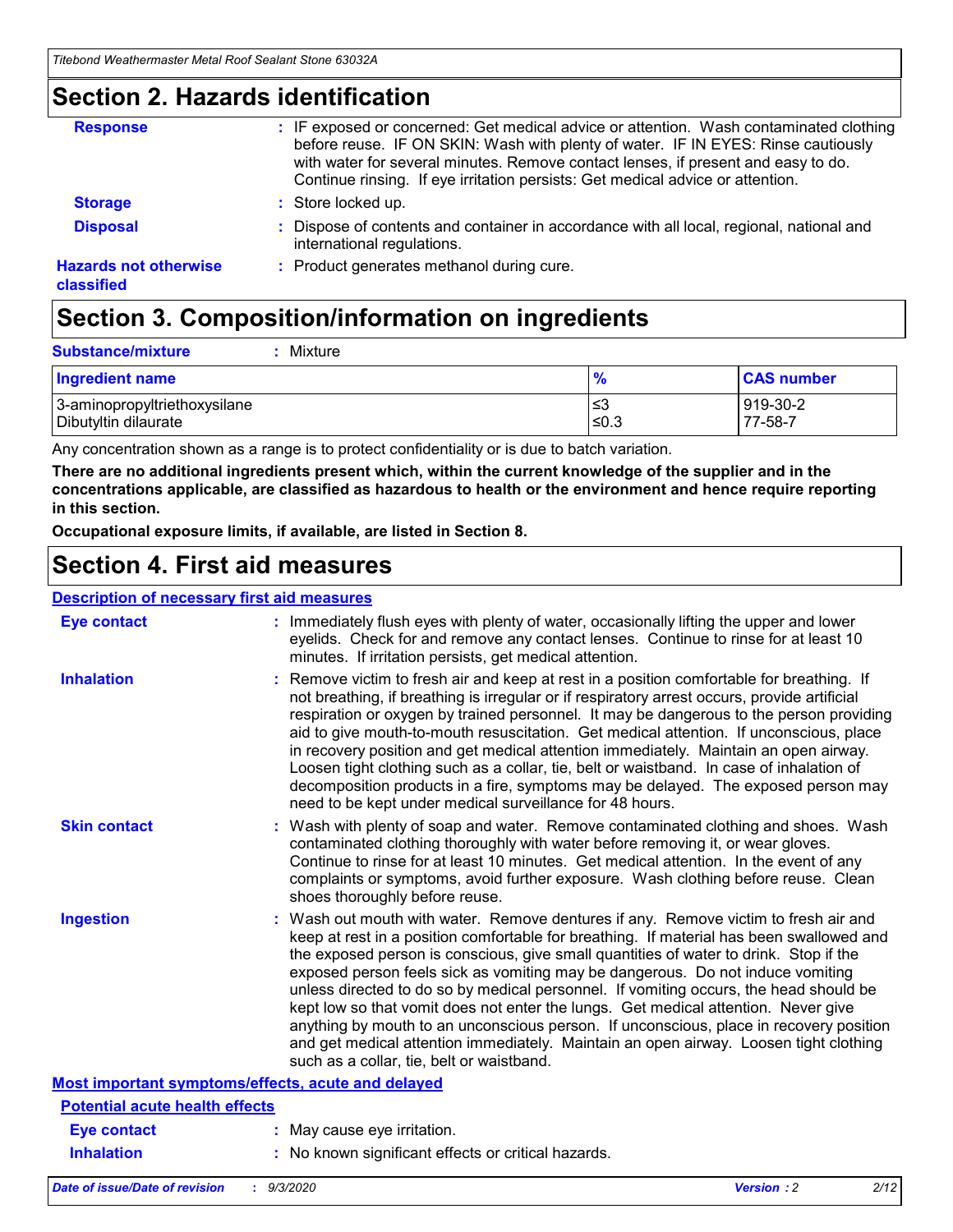| , "Goono wcanichiasici wciar i voli ocalani Slone ososz-                                                                                                                                                                                                                                                                                                                                                                                             |                                                                                                                                                                          |  |
|------------------------------------------------------------------------------------------------------------------------------------------------------------------------------------------------------------------------------------------------------------------------------------------------------------------------------------------------------------------------------------------------------------------------------------------------------|--------------------------------------------------------------------------------------------------------------------------------------------------------------------------|--|
| <b>Section 4. First aid measures</b>                                                                                                                                                                                                                                                                                                                                                                                                                 |                                                                                                                                                                          |  |
| <b>Skin contact</b>                                                                                                                                                                                                                                                                                                                                                                                                                                  | : May cause skin irritation.                                                                                                                                             |  |
| <b>Ingestion</b>                                                                                                                                                                                                                                                                                                                                                                                                                                     | : No known significant effects or critical hazards.                                                                                                                      |  |
| <b>Over-exposure signs/symptoms</b>                                                                                                                                                                                                                                                                                                                                                                                                                  |                                                                                                                                                                          |  |
| <b>Eye contact</b>                                                                                                                                                                                                                                                                                                                                                                                                                                   | : Adverse symptoms may include the following:<br>irritation<br>watering<br>redness                                                                                       |  |
| <b>Inhalation</b>                                                                                                                                                                                                                                                                                                                                                                                                                                    | : Adverse symptoms may include the following:<br>reduced fetal weight<br>increase in fetal deaths<br>skeletal malformations                                              |  |
| <b>Skin contact</b>                                                                                                                                                                                                                                                                                                                                                                                                                                  | : Adverse symptoms may include the following:<br>irritation<br>redness<br>reduced fetal weight<br>increase in fetal deaths<br>skeletal malformations                     |  |
| <b>Ingestion</b>                                                                                                                                                                                                                                                                                                                                                                                                                                     | Adverse symptoms may include the following:<br>reduced fetal weight<br>increase in fetal deaths<br>skeletal malformations                                                |  |
|                                                                                                                                                                                                                                                                                                                                                                                                                                                      | Indication of immediate medical attention and special treatment needed, if necessary                                                                                     |  |
| <b>Notes to physician</b>                                                                                                                                                                                                                                                                                                                                                                                                                            | : In case of inhalation of decomposition products in a fire, symptoms may be delayed.<br>The exposed person may need to be kept under medical surveillance for 48 hours. |  |
| <b>Specific treatments</b>                                                                                                                                                                                                                                                                                                                                                                                                                           | : No specific treatment.                                                                                                                                                 |  |
| <b>Protection of first-aiders</b><br>: No action shall be taken involving any personal risk or without suitable training. If it is<br>suspected that fumes are still present, the rescuer should wear an appropriate mask or<br>self-contained breathing apparatus. It may be dangerous to the person providing aid to<br>give mouth-to-mouth resuscitation. Wash contaminated clothing thoroughly with water<br>before removing it, or wear gloves. |                                                                                                                                                                          |  |
| See toxicological information (Section 11)                                                                                                                                                                                                                                                                                                                                                                                                           |                                                                                                                                                                          |  |

## **Section 5. Fire-fighting measures**

| <b>Extinguishing media</b>                               |                                                                                                                                                                                                     |
|----------------------------------------------------------|-----------------------------------------------------------------------------------------------------------------------------------------------------------------------------------------------------|
| <b>Suitable extinguishing</b><br>media                   | : Use an extinguishing agent suitable for the surrounding fire.                                                                                                                                     |
| <b>Unsuitable extinguishing</b><br>media                 | : None known.                                                                                                                                                                                       |
| <b>Specific hazards arising</b><br>from the chemical     | : In a fire or if heated, a pressure increase will occur and the container may burst.                                                                                                               |
| <b>Hazardous thermal</b><br>decomposition products       | : Decomposition products may include the following materials:<br>carbon dioxide<br>carbon monoxide<br>nitrogen oxides<br>metal oxide/oxides                                                         |
| <b>Special protective actions</b><br>for fire-fighters   | : Promptly isolate the scene by removing all persons from the vicinity of the incident if<br>there is a fire. No action shall be taken involving any personal risk or without suitable<br>training. |
| <b>Special protective</b><br>equipment for fire-fighters | : Fire-fighters should wear appropriate protective equipment and self-contained breathing<br>apparatus (SCBA) with a full face-piece operated in positive pressure mode.                            |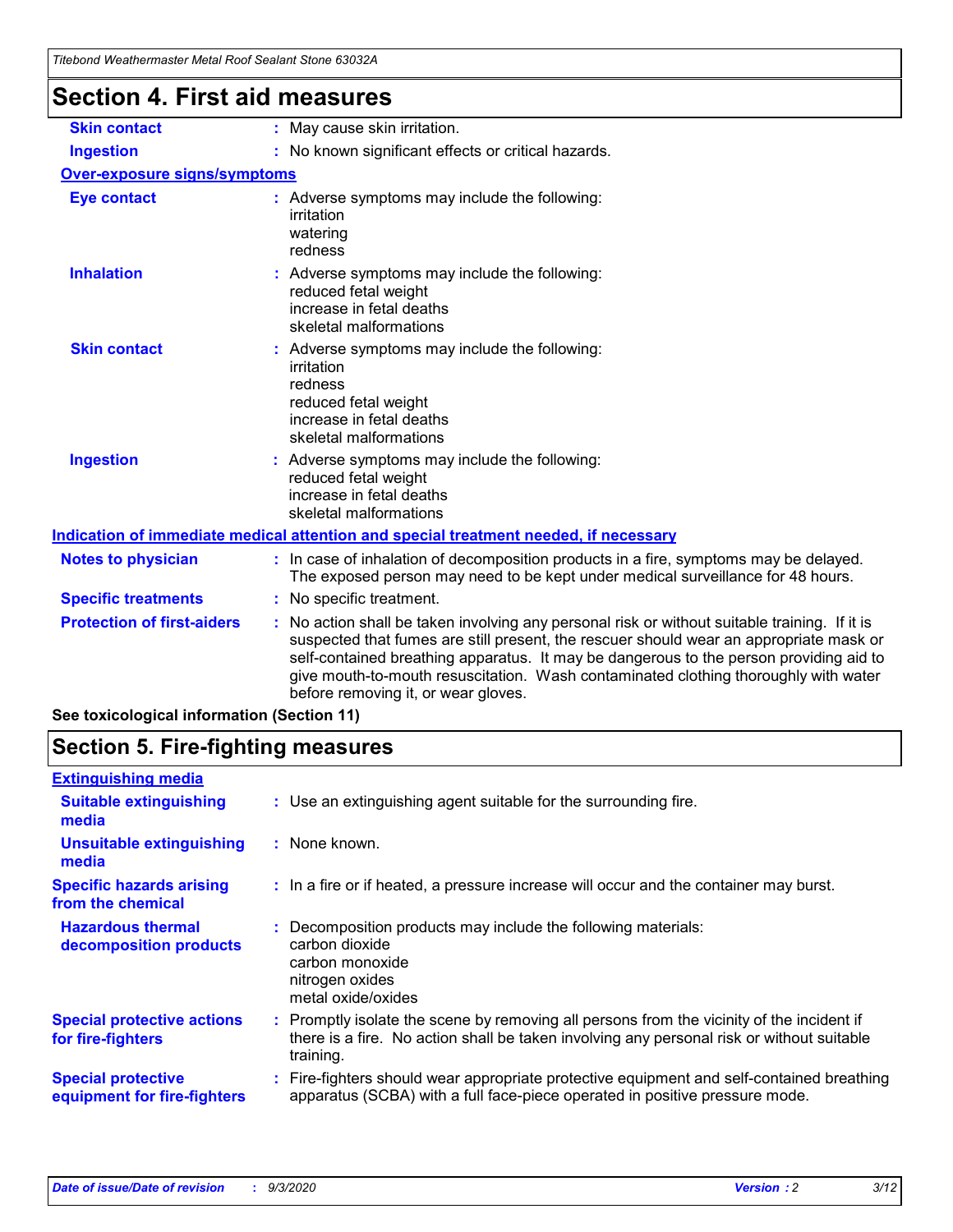### **Section 6. Accidental release measures**

|                                                              | <b>Personal precautions, protective equipment and emergency procedures</b>                                                                                                                                                                                                                                                                                                                                                                                                                                                                                                                                                                                                                                   |  |  |  |  |
|--------------------------------------------------------------|--------------------------------------------------------------------------------------------------------------------------------------------------------------------------------------------------------------------------------------------------------------------------------------------------------------------------------------------------------------------------------------------------------------------------------------------------------------------------------------------------------------------------------------------------------------------------------------------------------------------------------------------------------------------------------------------------------------|--|--|--|--|
| For non-emergency<br>personnel                               | : No action shall be taken involving any personal risk or without suitable training.<br>Evacuate surrounding areas. Keep unnecessary and unprotected personnel from<br>entering. Do not touch or walk through spilled material. Avoid breathing vapor or mist.<br>Provide adequate ventilation. Wear appropriate respirator when ventilation is<br>inadequate. Put on appropriate personal protective equipment.                                                                                                                                                                                                                                                                                             |  |  |  |  |
| For emergency responders                                     | : If specialized clothing is required to deal with the spillage, take note of any information in<br>Section 8 on suitable and unsuitable materials. See also the information in "For non-<br>emergency personnel".                                                                                                                                                                                                                                                                                                                                                                                                                                                                                           |  |  |  |  |
| <b>Environmental precautions</b>                             | : Avoid dispersal of spilled material and runoff and contact with soil, waterways, drains<br>and sewers. Inform the relevant authorities if the product has caused environmental<br>pollution (sewers, waterways, soil or air).                                                                                                                                                                                                                                                                                                                                                                                                                                                                              |  |  |  |  |
| <b>Methods and materials for containment and cleaning up</b> |                                                                                                                                                                                                                                                                                                                                                                                                                                                                                                                                                                                                                                                                                                              |  |  |  |  |
| <b>Small spill</b>                                           | : Stop leak if without risk. Move containers from spill area. Dilute with water and mop up<br>if water-soluble. Alternatively, or if water-insoluble, absorb with an inert dry material and<br>place in an appropriate waste disposal container. Dispose of via a licensed waste<br>disposal contractor.                                                                                                                                                                                                                                                                                                                                                                                                     |  |  |  |  |
| <b>Large spill</b>                                           | : Stop leak if without risk. Move containers from spill area. Approach release from<br>upwind. Prevent entry into sewers, water courses, basements or confined areas. Wash<br>spillages into an effluent treatment plant or proceed as follows. Contain and collect<br>spillage with non-combustible, absorbent material e.g. sand, earth, vermiculite or<br>diatomaceous earth and place in container for disposal according to local regulations<br>(see Section 13). Dispose of via a licensed waste disposal contractor. Contaminated<br>absorbent material may pose the same hazard as the spilled product. Note: see<br>Section 1 for emergency contact information and Section 13 for waste disposal. |  |  |  |  |

## **Section 7. Handling and storage**

### **Precautions for safe handling**

| <b>Protective measures</b>                                                       | : Put on appropriate personal protective equipment (see Section 8). Persons with a<br>history of skin sensitization problems should not be employed in any process in which<br>this product is used. Avoid exposure - obtain special instructions before use. Avoid<br>exposure during pregnancy. Do not handle until all safety precautions have been read<br>and understood. Do not get in eyes or on skin or clothing. Do not ingest. Avoid<br>breathing vapor or mist. If during normal use the material presents a respiratory hazard,<br>use only with adequate ventilation or wear appropriate respirator. Keep in the original<br>container or an approved alternative made from a compatible material, kept tightly<br>closed when not in use. Empty containers retain product residue and can be hazardous.<br>Do not reuse container. |
|----------------------------------------------------------------------------------|--------------------------------------------------------------------------------------------------------------------------------------------------------------------------------------------------------------------------------------------------------------------------------------------------------------------------------------------------------------------------------------------------------------------------------------------------------------------------------------------------------------------------------------------------------------------------------------------------------------------------------------------------------------------------------------------------------------------------------------------------------------------------------------------------------------------------------------------------|
| <b>Advice on general</b><br>occupational hygiene                                 | : Eating, drinking and smoking should be prohibited in areas where this material is<br>handled, stored and processed. Workers should wash hands and face before eating,<br>drinking and smoking. Remove contaminated clothing and protective equipment before<br>entering eating areas. See also Section 8 for additional information on hygiene<br>measures.                                                                                                                                                                                                                                                                                                                                                                                                                                                                                    |
| <b>Conditions for safe storage,</b><br>including any<br><i>incompatibilities</i> | Store between the following temperatures: 0 to 120°C (32 to 248°F). Store in<br>accordance with local regulations. Store in original container protected from direct<br>sunlight in a dry, cool and well-ventilated area, away from incompatible materials (see<br>Section 10) and food and drink. Store locked up. Keep container tightly closed and<br>sealed until ready for use. Containers that have been opened must be carefully<br>resealed and kept upright to prevent leakage. Do not store in unlabeled containers.<br>Use appropriate containment to avoid environmental contamination. See Section 10 for<br>incompatible materials before handling or use.                                                                                                                                                                         |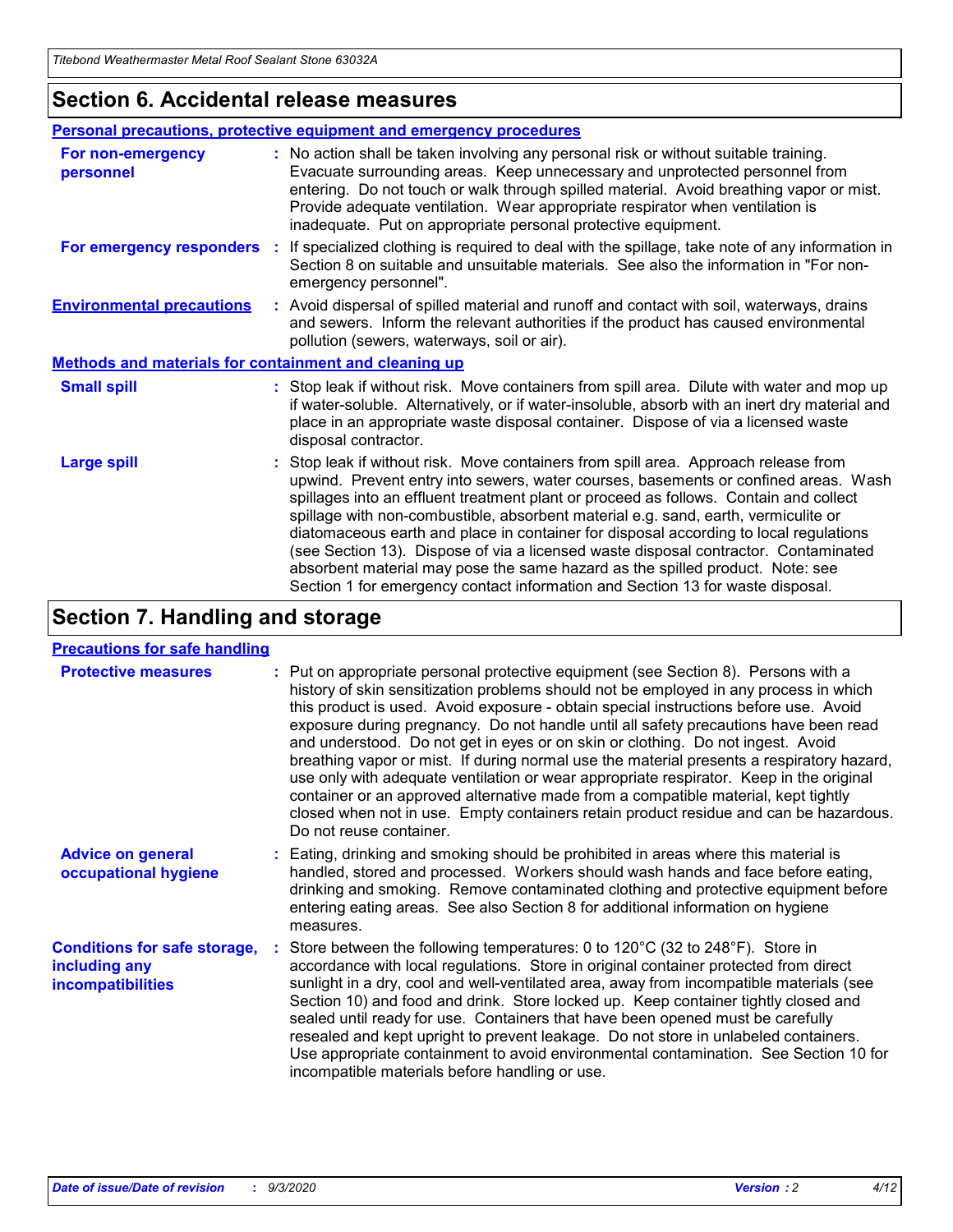## **Section 8. Exposure controls/personal protection**

### **Control parameters**

#### **Occupational exposure limits**

| <b>Ingredient name</b>                               |    |                        | <b>Exposure limits</b>                                                                                                                                                                                                                                                                                                                                                                                                                                                                                                                                                                                                 |
|------------------------------------------------------|----|------------------------|------------------------------------------------------------------------------------------------------------------------------------------------------------------------------------------------------------------------------------------------------------------------------------------------------------------------------------------------------------------------------------------------------------------------------------------------------------------------------------------------------------------------------------------------------------------------------------------------------------------------|
| 3-aminopropyltriethoxysilane<br>Dibutyltin dilaurate |    |                        | None.<br>ACGIH TLV (United States, 3/2020). Absorbed through skin.<br>Notes: as Sn<br>TWA: $0.1 \text{ mg/m}^3$ , (as Sn) 8 hours.<br>STEL: 0.2 mg/m <sup>3</sup> , (as Sn) 15 minutes.<br>NIOSH REL (United States, 10/2016). Absorbed through skin.<br>Notes: as Sn<br>TWA: 0.1 mg/m <sup>3</sup> , (as Sn) 10 hours.<br>OSHA PEL (United States, 5/2018). Notes: as Sn<br>TWA: $0.1 \text{ mg/m}^3$ , (as Sn) 8 hours.<br>OSHA PEL 1989 (United States, 3/1989). Absorbed through skin.<br>Notes: measured as Sn<br>TWA: 0.1 mg/m <sup>3</sup> , (measured as Sn) 8 hours. Form: Organic                            |
| <b>Appropriate engineering</b><br>controls           |    |                        | : If user operations generate dust, fumes, gas, vapor or mist, use process enclosures,<br>local exhaust ventilation or other engineering controls to keep worker exposure to<br>airborne contaminants below any recommended or statutory limits.                                                                                                                                                                                                                                                                                                                                                                       |
| <b>Environmental exposure</b><br>controls            |    |                        | Emissions from ventilation or work process equipment should be checked to ensure<br>they comply with the requirements of environmental protection legislation. In some<br>cases, fume scrubbers, filters or engineering modifications to the process equipment<br>will be necessary to reduce emissions to acceptable levels.                                                                                                                                                                                                                                                                                          |
| <b>Individual protection measures</b>                |    |                        |                                                                                                                                                                                                                                                                                                                                                                                                                                                                                                                                                                                                                        |
| <b>Hygiene measures</b>                              |    |                        | : Wash hands, forearms and face thoroughly after handling chemical products, before<br>eating, smoking and using the lavatory and at the end of the working period.<br>Appropriate techniques should be used to remove potentially contaminated clothing.<br>Contaminated work clothing should not be allowed out of the workplace. Wash<br>contaminated clothing before reusing. Ensure that eyewash stations and safety<br>showers are close to the workstation location.                                                                                                                                            |
| <b>Eye/face protection</b>                           |    |                        | : Safety eyewear complying with an approved standard should be used when a risk<br>assessment indicates this is necessary to avoid exposure to liquid splashes, mists,<br>gases or dusts. If contact is possible, the following protection should be worn, unless<br>the assessment indicates a higher degree of protection: chemical splash goggles.                                                                                                                                                                                                                                                                  |
| <b>Skin protection</b>                               |    |                        |                                                                                                                                                                                                                                                                                                                                                                                                                                                                                                                                                                                                                        |
| <b>Hand protection</b>                               |    |                        | : Chemical-resistant, impervious gloves complying with an approved standard should be<br>worn at all times when handling chemical products if a risk assessment indicates this is<br>necessary. Considering the parameters specified by the glove manufacturer, check<br>during use that the gloves are still retaining their protective properties. It should be<br>noted that the time to breakthrough for any glove material may be different for different<br>glove manufacturers. In the case of mixtures, consisting of several substances, the<br>protection time of the gloves cannot be accurately estimated. |
| <b>Body protection</b>                               |    | handling this product. | Personal protective equipment for the body should be selected based on the task being<br>performed and the risks involved and should be approved by a specialist before                                                                                                                                                                                                                                                                                                                                                                                                                                                |
| <b>Other skin protection</b>                         |    |                        | : Appropriate footwear and any additional skin protection measures should be selected<br>based on the task being performed and the risks involved and should be approved by a<br>specialist before handling this product.                                                                                                                                                                                                                                                                                                                                                                                              |
| <b>Respiratory protection</b>                        | ÷. | aspects of use.        | Based on the hazard and potential for exposure, select a respirator that meets the<br>appropriate standard or certification. Respirators must be used according to a<br>respiratory protection program to ensure proper fitting, training, and other important                                                                                                                                                                                                                                                                                                                                                         |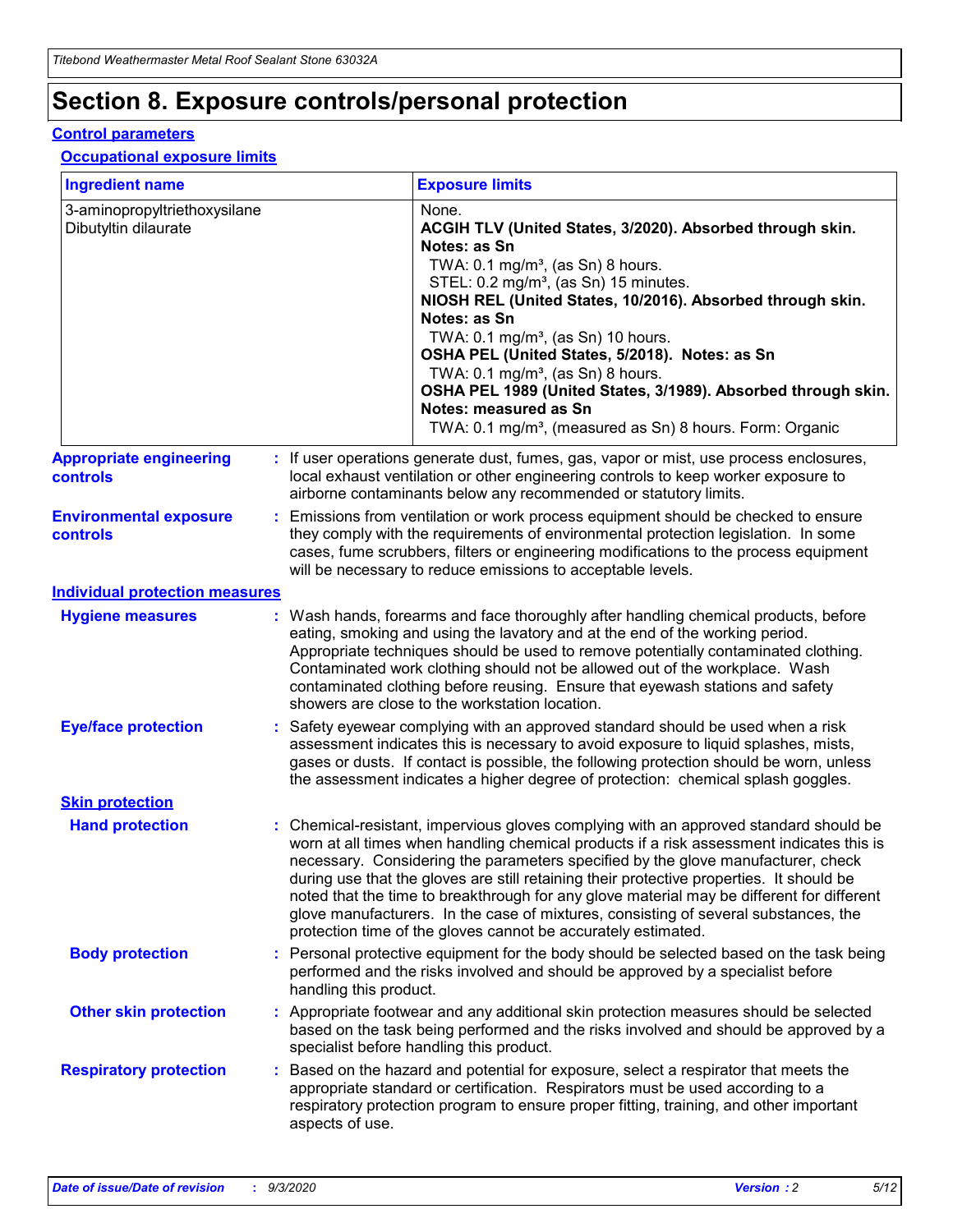### **Section 9. Physical and chemical properties**

### **Appearance**

| <b>Physical state</b>                                  | : Liquid. [Paste.]                                              |
|--------------------------------------------------------|-----------------------------------------------------------------|
| Color                                                  | Clay.                                                           |
| Odor                                                   | Characteristic.                                                 |
| <b>Odor threshold</b>                                  | Not available.                                                  |
| pH                                                     | Not applicable.                                                 |
| <b>Melting point</b>                                   | Not available.                                                  |
| <b>Boiling point</b>                                   | : $>200^{\circ}$ C ( $>392^{\circ}$ F)                          |
| <b>Flash point</b>                                     | Closed cup: >200°C (>392°F) [Setaflash.]                        |
| <b>Evaporation rate</b>                                | $:$ >1 (butyl acetate = 1)                                      |
| <b>Flammability (solid, gas)</b>                       | : Not available.                                                |
| <b>Lower and upper explosive</b><br>(flammable) limits | : Not available.                                                |
| <b>VOC (less water, less)</b><br>exempt solvents)      | $: 0$ g/l                                                       |
| <b>Volatility</b>                                      | $: 0\%$ (w/w)                                                   |
| <b>Vapor density</b>                                   | Not available.                                                  |
| <b>Relative density</b>                                | $\frac{1}{2}$ 2.432                                             |
| <b>Solubility</b>                                      | Insoluble in the following materials: cold water and hot water. |
| <b>Solubility in water</b>                             | Not available.                                                  |
| <b>Partition coefficient: n-</b><br>octanol/water      | : Not available.                                                |
| <b>Auto-ignition temperature</b>                       | : Not available.                                                |
| <b>Decomposition temperature</b>                       | : Not available.                                                |
| <b>Viscosity</b>                                       | : Not available.                                                |

### **Section 10. Stability and reactivity**

| <b>Reactivity</b>                            |    | : No specific test data related to reactivity available for this product or its ingredients.            |
|----------------------------------------------|----|---------------------------------------------------------------------------------------------------------|
| <b>Chemical stability</b>                    |    | : The product is stable.                                                                                |
| <b>Possibility of hazardous</b><br>reactions |    | : Under normal conditions of storage and use, hazardous reactions will not occur.                       |
| <b>Conditions to avoid</b>                   |    | : No specific data.                                                                                     |
| <b>Incompatible materials</b>                | ٠. | No specific data.                                                                                       |
| <b>Hazardous decomposition</b><br>products   | ÷. | Under normal conditions of storage and use, hazardous decomposition products should<br>not be produced. |

## **Section 11. Toxicological information**

### **Information on toxicological effects**

### **Acute toxicity**

| <b>Product/ingredient name</b> | <b>Result</b>           | <b>Species</b> | <b>Dose</b>                | <b>Exposure</b> |
|--------------------------------|-------------------------|----------------|----------------------------|-----------------|
| 3-aminopropyltriethoxysilane   | <b>ILD50 Dermal</b>     | Rabbit         | 4.29 g/kg                  |                 |
| Dibutyltin dilaurate           | ILD50 Oral<br>LD50 Oral | Rat<br>Rat     | $1.57$ g/kg<br>175 $mg/kg$ |                 |
|                                |                         |                |                            |                 |

**Irritation/Corrosion**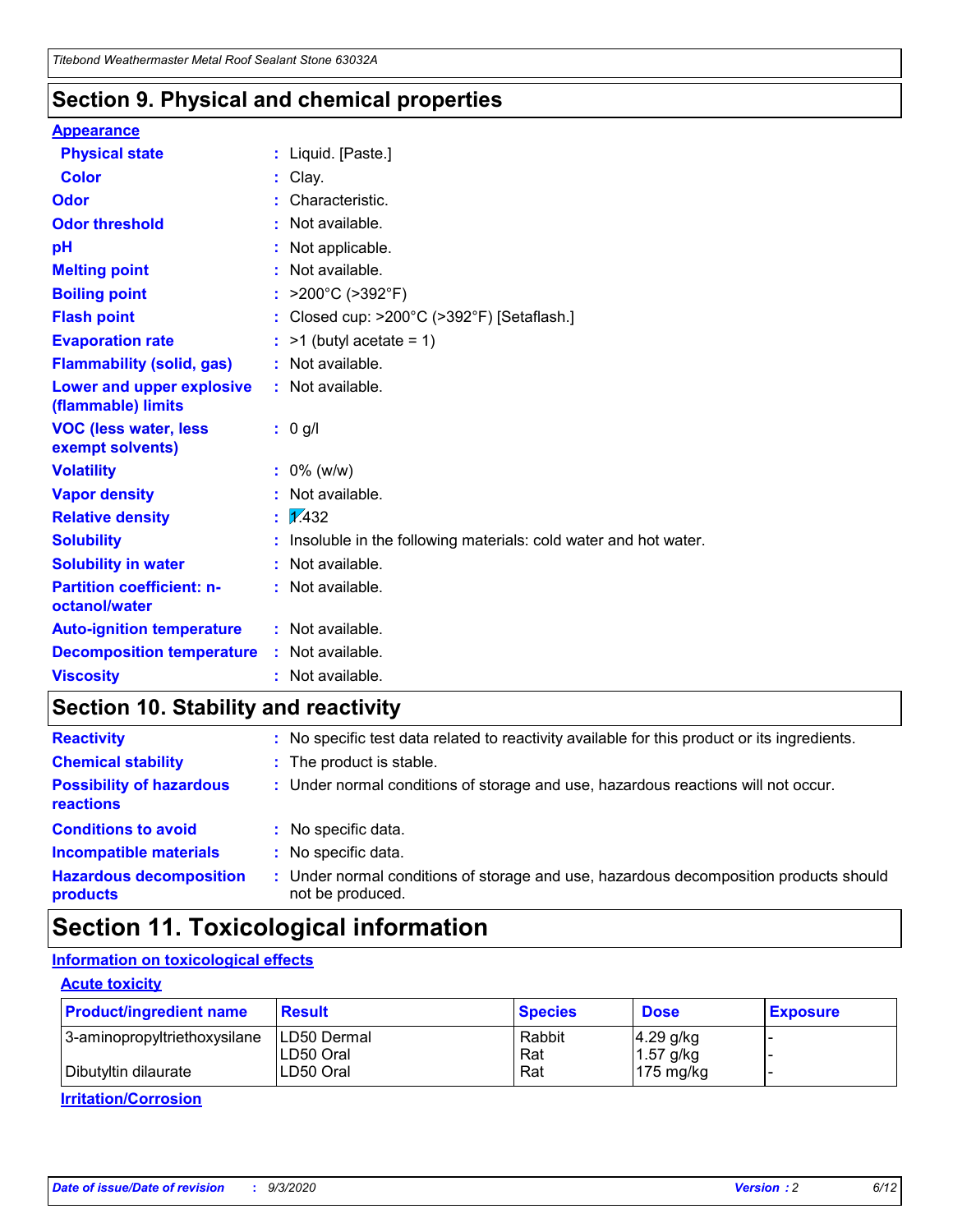## **Section 11. Toxicological information**

| <b>Product/ingredient name</b> | <b>Result</b>                 | <b>Species</b> | <b>Score</b> | <b>Exposure</b>    | <b>Observation</b>       |
|--------------------------------|-------------------------------|----------------|--------------|--------------------|--------------------------|
| 3-aminopropyltriethoxysilane   | Eyes - Mild irritant          | Rabbit         |              | $100 \text{ mg}$   |                          |
|                                | Eyes - Severe irritant        | Rabbit         |              | 24 hours 750       |                          |
|                                |                               |                |              | ug                 |                          |
|                                | <b>Skin - Severe irritant</b> | Rabbit         |              | 24 hours 5         | $\overline{\phantom{0}}$ |
| Dibutyltin dilaurate           | Eyes - Moderate irritant      | Rabbit         |              | mg<br>24 hours 100 |                          |
|                                |                               |                |              | mg                 |                          |
|                                | Skin - Severe irritant        | Rabbit         |              | 500 mg             | -                        |

### **Sensitization**

Not available.

### **Mutagenicity**

Not available.

#### **Carcinogenicity**

Not available.

#### **Reproductive toxicity**

Not available.

#### **Teratogenicity**

Not available.

### **Specific target organ toxicity (single exposure)**

Not available.

#### **Specific target organ toxicity (repeated exposure)**

| <b>Name</b>                                                                         |                                                                            | <b>Category</b>                                     | <b>Route of</b><br>exposure | <b>Target organs</b> |  |  |
|-------------------------------------------------------------------------------------|----------------------------------------------------------------------------|-----------------------------------------------------|-----------------------------|----------------------|--|--|
| Dibutyltin dilaurate                                                                |                                                                            | Category 1                                          |                             | respiratory system   |  |  |
| <b>Aspiration hazard</b><br>Not available.                                          |                                                                            |                                                     |                             |                      |  |  |
| <b>Information on the likely</b><br>routes of exposure                              | : Not available.                                                           |                                                     |                             |                      |  |  |
| <b>Potential acute health effects</b>                                               |                                                                            |                                                     |                             |                      |  |  |
| <b>Eye contact</b>                                                                  | : May cause eye irritation.                                                |                                                     |                             |                      |  |  |
| <b>Inhalation</b>                                                                   |                                                                            | : No known significant effects or critical hazards. |                             |                      |  |  |
| <b>Skin contact</b>                                                                 |                                                                            | : May cause skin irritation.                        |                             |                      |  |  |
| <b>Ingestion</b>                                                                    |                                                                            | : No known significant effects or critical hazards. |                             |                      |  |  |
| <b>Symptoms related to the physical, chemical and toxicological characteristics</b> |                                                                            |                                                     |                             |                      |  |  |
| <b>Eye contact</b>                                                                  | irritation<br>watering<br>redness                                          | : Adverse symptoms may include the following:       |                             |                      |  |  |
| <b>Inhalation</b>                                                                   | reduced fetal weight<br>increase in fetal deaths<br>skeletal malformations | : Adverse symptoms may include the following:       |                             |                      |  |  |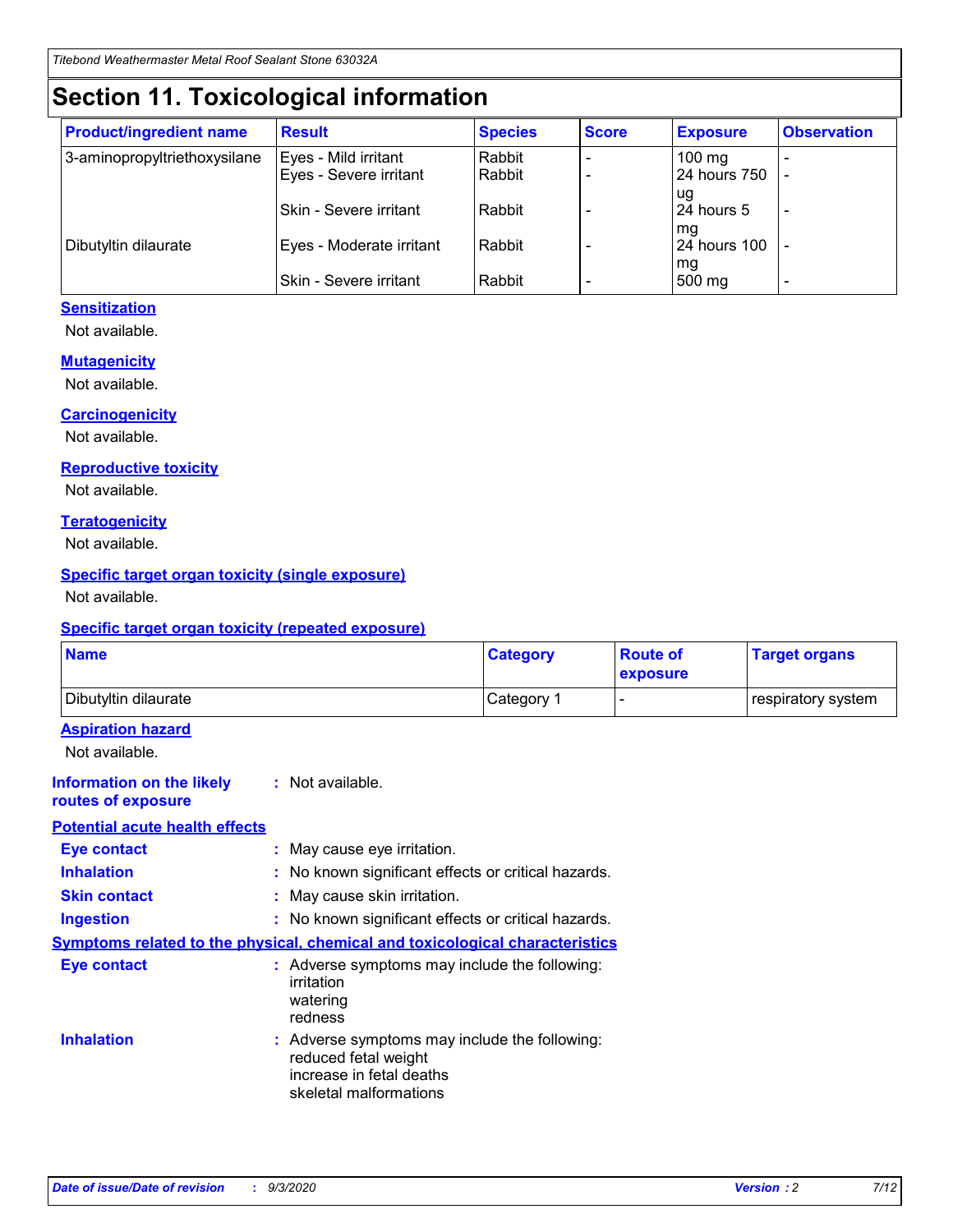*Titebond Weathermaster Metal Roof Sealant Stone 63032A*

## **Section 11. Toxicological information**

| <b>Skin contact</b>                     | irritation<br>redness<br>reduced fetal weight<br>increase in fetal deaths<br>skeletal malformations | : Adverse symptoms may include the following:                                            |
|-----------------------------------------|-----------------------------------------------------------------------------------------------------|------------------------------------------------------------------------------------------|
| <b>Ingestion</b>                        | reduced fetal weight<br>increase in fetal deaths<br>skeletal malformations                          | : Adverse symptoms may include the following:                                            |
|                                         |                                                                                                     | Delayed and immediate effects and also chronic effects from short and long term exposure |
| <b>Short term exposure</b>              |                                                                                                     |                                                                                          |
| <b>Potential immediate</b><br>effects   | : Not available.                                                                                    |                                                                                          |
| <b>Potential delayed effects</b>        | : Not available.                                                                                    |                                                                                          |
| <b>Long term exposure</b>               |                                                                                                     |                                                                                          |
| <b>Potential immediate</b><br>effects   | : Not available.                                                                                    |                                                                                          |
| <b>Potential delayed effects</b>        | : Not available.                                                                                    |                                                                                          |
| <b>Potential chronic health effects</b> |                                                                                                     |                                                                                          |
| Not available.                          |                                                                                                     |                                                                                          |
| <b>General</b>                          | very low levels.                                                                                    | : Once sensitized, a severe allergic reaction may occur when subsequently exposed to     |
| <b>Carcinogenicity</b>                  |                                                                                                     | : No known significant effects or critical hazards.                                      |
| <b>Mutagenicity</b>                     |                                                                                                     | No known significant effects or critical hazards.                                        |
| <b>Teratogenicity</b>                   |                                                                                                     | May damage the unborn child.                                                             |
| <b>Developmental effects</b>            |                                                                                                     | : No known significant effects or critical hazards.                                      |
| <b>Fertility effects</b>                | May damage fertility.                                                                               |                                                                                          |
| <b>Numerical measures of toxicity</b>   |                                                                                                     |                                                                                          |
| <b>Acute toxicity estimates</b>         |                                                                                                     |                                                                                          |
| Not available.                          |                                                                                                     |                                                                                          |

## **Section 12. Ecological information**

### **Toxicity**

| <b>Product/ingredient name</b> | <b>Result</b>                                       | <b>Species</b>               | <b>Exposure</b>       |
|--------------------------------|-----------------------------------------------------|------------------------------|-----------------------|
| Dibutyltin dilaurate           | $ IC50>3$ mg/l<br>Chronic EC10 > 2 mg/l Fresh water | Algae<br>Algae - Desmodesmus | 72 hours<br>196 hours |
|                                |                                                     | <b>I</b> subspicatus         |                       |

### **Persistence and degradability**

| <b>Product/ingredient name</b> | <b>Test</b>                                                                    | <b>Result</b>  |                   | <b>Dose</b> | <b>Inoculum</b>         |
|--------------------------------|--------------------------------------------------------------------------------|----------------|-------------------|-------------|-------------------------|
| Dibutyltin dilaurate           | OECD 301F<br>Ready<br>Biodegradability -<br>Manometric<br>Respirometry<br>Test | 23 % - 28 days |                   |             |                         |
| <b>Product/ingredient name</b> | <b>Aquatic half-life</b>                                                       |                | <b>Photolysis</b> |             | <b>Biodegradability</b> |
| Dibutyltin dilaurate           |                                                                                |                |                   |             | <b>Inherent</b>         |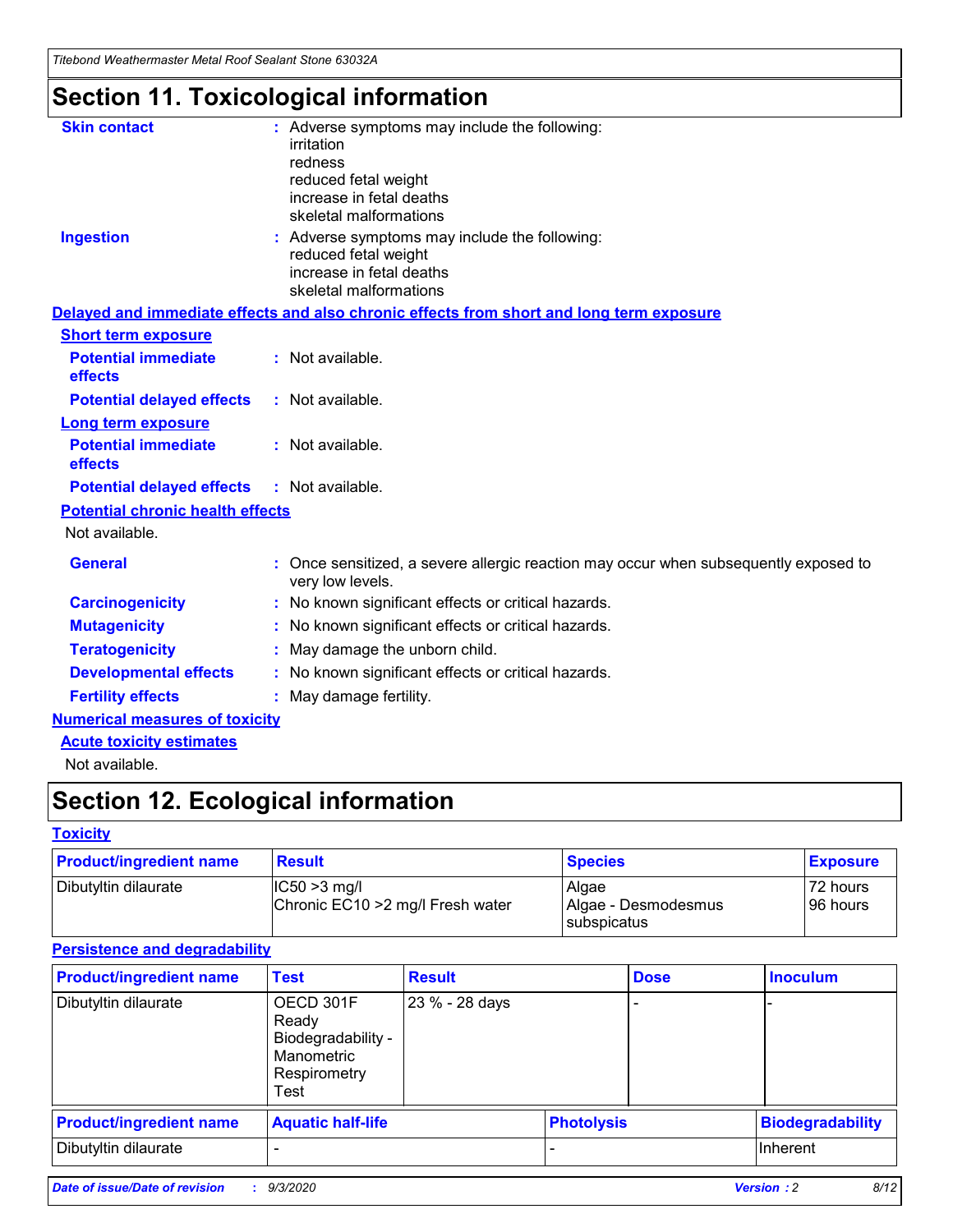## **Section 12. Ecological information**

#### **Bioaccumulative potential**

| <b>Product/ingredient name</b> | $\mathsf{LogP}_\mathsf{ow}$ | <b>BCF</b> | <b>Potential</b> |
|--------------------------------|-----------------------------|------------|------------------|
| 3-aminopropyltriethoxysilane   | 1.7                         | 3.4        | low              |
| Dibutyltin dilaurate           | 4.44                        | 2.91       | low              |

### **Mobility in soil**

| MUNIHIY III JUH                                               |                                                     |
|---------------------------------------------------------------|-----------------------------------------------------|
| <b>Soil/water partition</b><br>coefficient (K <sub>oc</sub> ) | : Not available.                                    |
| <b>Other adverse effects</b>                                  | : No known significant effects or critical hazards. |

### **Section 13. Disposal considerations**

**Disposal methods :**

The generation of waste should be avoided or minimized wherever possible. Disposal of this product, solutions and any by-products should at all times comply with the requirements of environmental protection and waste disposal legislation and any regional local authority requirements. Dispose of surplus and non-recyclable products via a licensed waste disposal contractor. Waste should not be disposed of untreated to the sewer unless fully compliant with the requirements of all authorities with jurisdiction. Waste packaging should be recycled. Incineration or landfill should only be considered when recycling is not feasible. This material and its container must be disposed of in a safe way. Care should be taken when handling emptied containers that have not been cleaned or rinsed out. Empty containers or liners may retain some product residues. Avoid dispersal of spilled material and runoff and contact with soil, waterways, drains and sewers.

### **Section 14. Transport information**

|                                      | <b>DOT</b><br><b>Classification</b> | <b>TDG</b><br><b>Classification</b> | <b>Mexico</b><br><b>Classification</b> | <b>ADR/RID</b>           | <b>IMDG</b>              | <b>IATA</b>    |
|--------------------------------------|-------------------------------------|-------------------------------------|----------------------------------------|--------------------------|--------------------------|----------------|
| <b>UN number</b>                     | Not regulated.                      | Not regulated.                      | Not regulated.                         | Not regulated.           | Not regulated.           | Not regulated. |
| <b>UN proper</b><br>shipping name    |                                     |                                     |                                        |                          |                          |                |
| <b>Transport</b><br>hazard class(es) |                                     | $\overline{\phantom{0}}$            | $\qquad \qquad \blacksquare$           | $\overline{\phantom{0}}$ | $\overline{\phantom{0}}$ |                |
| <b>Packing group</b>                 |                                     |                                     |                                        |                          |                          |                |
| <b>Environmental</b><br>hazards      | No.                                 | No.                                 | No.                                    | No.                      | No.                      | No.            |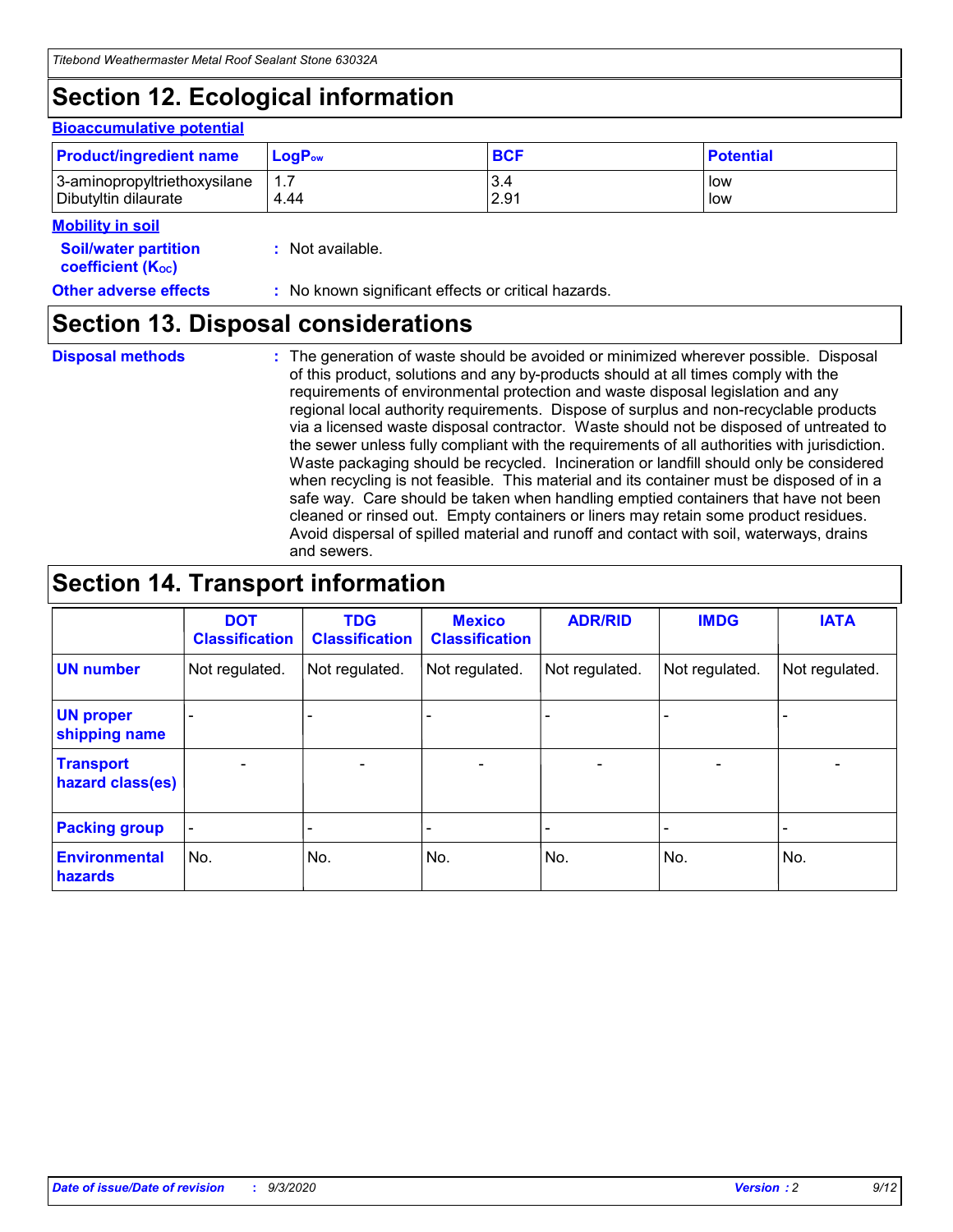### **Section 15. Regulatory information**

### **U.S. Federal regulations**

#### **SARA 302/304**

### **Composition/information on ingredients**

No products were found.

| SARA 304 RQ | Not applicable. |
|-------------|-----------------|
|-------------|-----------------|

#### **SARA 311/312**

**Classification :** EYE IRRITATION - Category 2B SKIN SENSITIZATION - Category 1 TOXIC TO REPRODUCTION - Category 1B HNOC - Product generates methanol during cure.

### **Composition/information on ingredients**

| <b>Name</b>                  | $\frac{9}{6}$ | <b>Classification</b>                                                                                                                                                                                                                                                                                      |
|------------------------------|---------------|------------------------------------------------------------------------------------------------------------------------------------------------------------------------------------------------------------------------------------------------------------------------------------------------------------|
| 3-aminopropyltriethoxysilane | $\leq$ 3      | <b>FLAMMABLE LIQUIDS - Category 4</b><br><b>ACUTE TOXICITY (oral) - Category 4</b><br><b>SKIN IRRITATION - Category 2</b><br>EYE IRRITATION - Category 2A                                                                                                                                                  |
| Dibutyltin dilaurate         | ≤0.3          | <b>ACUTE TOXICITY (oral) - Category 3</b><br>SKIN CORROSION - Category 1C<br>SERIOUS EYE DAMAGE - Category 1<br>SKIN SENSITIZATION - Category 1<br><b>GERM CELL MUTAGENICITY - Category 2</b><br>TOXIC TO REPRODUCTION - Category 1B<br>SPECIFIC TARGET ORGAN TOXICITY (REPEATED<br>EXPOSURE) - Category 1 |

### **State regulations**

**Massachusetts :**

: None of the components are listed.

**New York :** None of the components are listed. **New Jersey :** None of the components are listed.

**Pennsylvania :** None of the components are listed.

### **California Prop. 65**

WARNING: This product can expose you to methanol, which is known to the State of California to cause birth defects or other reproductive harm. For more information go to www.P65Warnings.ca.gov.

| Ingredient name | No significant risk Maximum<br>level | acceptable dosage<br><b>level</b> |
|-----------------|--------------------------------------|-----------------------------------|
| I methanol      |                                      | Yes.                              |

### **International regulations**

**Chemical Weapon Convention List Schedules I, II & III Chemicals** Not listed.

**Montreal Protocol**

Not listed.

**Stockholm Convention on Persistent Organic Pollutants**

Not listed.

**UNECE Aarhus Protocol on POPs and Heavy Metals** Not listed.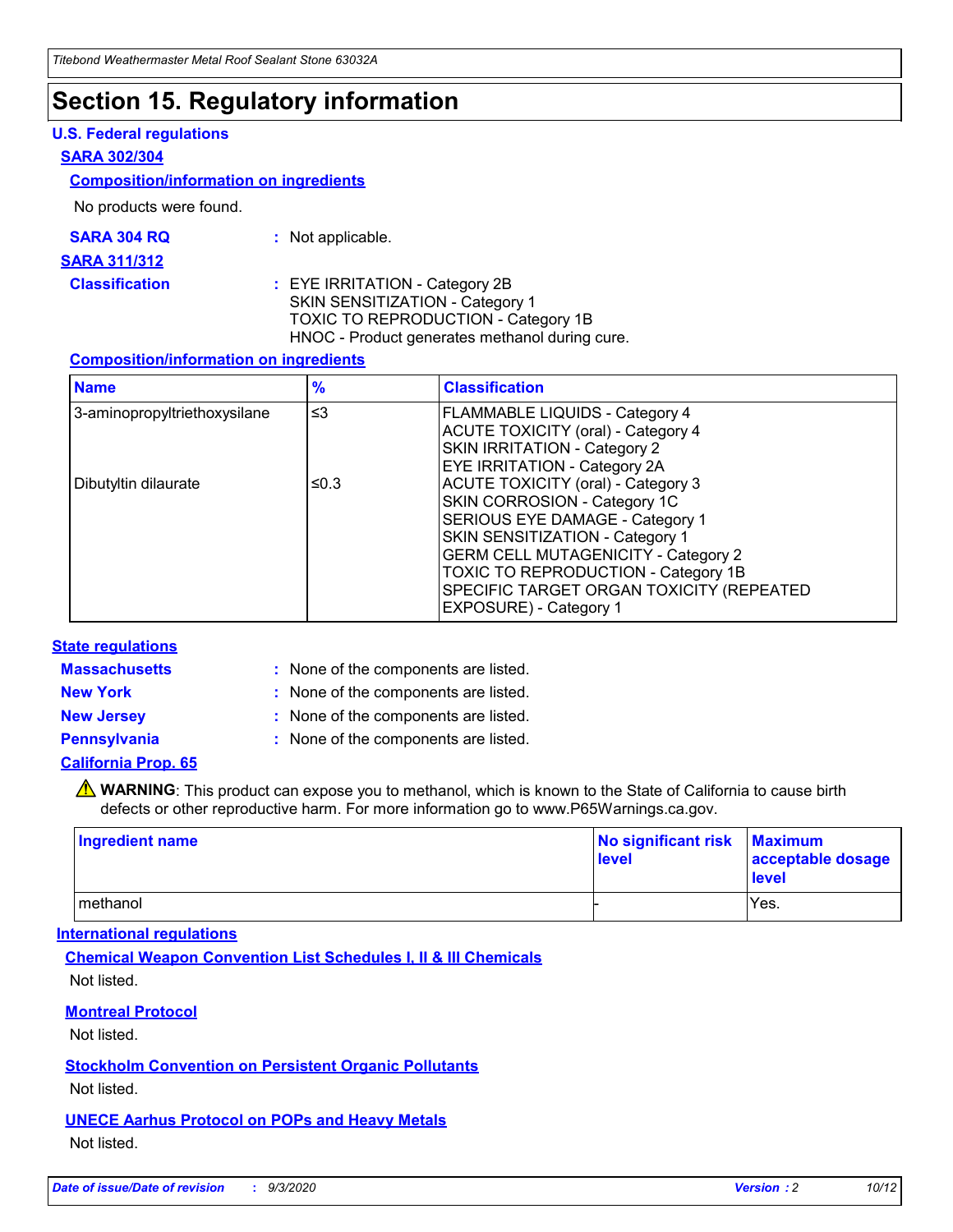### **Section 15. Regulatory information**

### **Inventory list**

- 
- **China :** Not determined.

**United States TSCA 8(b) inventory**

**:** All components are active or exempted.

## **Section 16. Other information**





**Caution: HMIS® ratings are based on a 0-4 rating scale, with 0 representing minimal hazards or risks, and 4 representing significant hazards or risks. Although HMIS® ratings and the associated label are not required on SDSs or products leaving a facility under 29 CFR 1910.1200, the preparer may choose to provide them. HMIS® ratings are to be used with a fully implemented HMIS® program. HMIS® is a registered trademark and service mark of the American Coatings Association, Inc.**

**The customer is responsible for determining the PPE code for this material. For more information on HMIS® Personal Protective Equipment (PPE) codes, consult the HMIS® Implementation Manual.**

**National Fire Protection Association (U.S.A.)**



**Reprinted with permission from NFPA 704-2001, Identification of the Hazards of Materials for Emergency Response Copyright ©1997, National Fire Protection Association, Quincy, MA 02269. This reprinted material is not the complete and official position of the National Fire Protection Association, on the referenced subject which is represented only by the standard in its entirety.**

**Copyright ©2001, National Fire Protection Association, Quincy, MA 02269. This warning system is intended to be interpreted and applied only by properly trained individuals to identify fire, health and reactivity hazards of chemicals. The user is referred to certain limited number of chemicals with recommended classifications in NFPA 49 and NFPA 325, which would be used as a guideline only. Whether the chemicals are classified by NFPA or not, anyone using the 704 systems to classify chemicals does so at their own risk.**

### **Procedure used to derive the classification**

| <b>Classification</b>                                                                                                | <b>Justification</b>                                  |
|----------------------------------------------------------------------------------------------------------------------|-------------------------------------------------------|
| <b>EYE IRRITATION - Category 2B</b><br><b>SKIN SENSITIZATION - Category 1</b><br>TOXIC TO REPRODUCTION - Category 1B | Expert judgment<br>Expert judgment<br>Expert judgment |
| <b>History</b>                                                                                                       |                                                       |

| .                                 |             |
|-----------------------------------|-------------|
| <b>Date of printing</b>           | : 4/22/2022 |
| Date of issue/Date of<br>revision | : 9/3/2020  |
| Date of previous issue            | : 9/3/2020  |
| <b>Version</b>                    | $\cdot$ 2   |
|                                   |             |